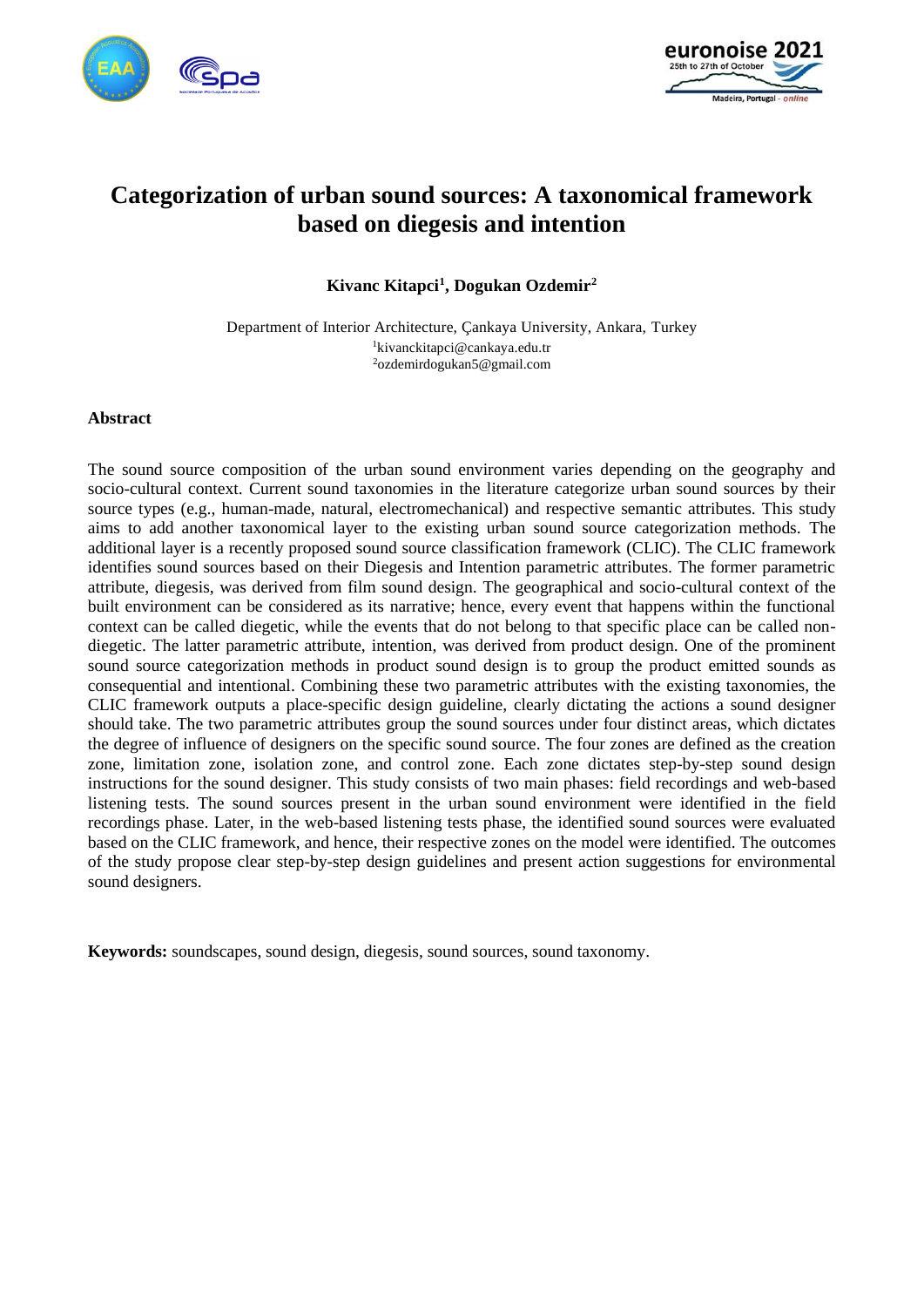



# **1 Introduction**

Urban soundscapes host numerous sound sources; each of them varies in terms of physical and semantic properties. The geographical and socio-cultural context of a given environment dictates the sound sources found within the urban soundscape. Therefore, urban sounds are not a negligible design element and are also a natural part of urban life. In the literature, it is well-documented that the resident's well-being is directly influenced by the coherence of audial and visual design elements found in the urban environment. Therefore, the aim of the environmental designer (i.e., architects and urban planners) should be to achieve a holistic built environment designed specifically for a given socio-cultural and geographical context. The sound sources found within the urban soundscapes can be considered unique design elements to be carefully created, controlled, manipulated, or placed by the environmental designer. However, every design element should be empirically categorized to be used in the design process of urban environments. To control the sound sources as design elements, three properties should be analyzed. Each of the three sound source properties can be considered as a separate taxonomical layer. The first taxonomical layer is the sound source type, which has been extensively studied in soundscape research. The second taxonomical layer is the contextual, socio-cultural, and geographical coherence of the sound source with the built environment. The third and last taxonomical layer is the degree of control of a sound designer on the sound design element. The current study aims to present a sound design guideline for the environmental sound designers by creating two additional taxonomical layers in combination with the already existing (1) taxonomy on sound source types found in the soundscape literature. The additional layers are based on the two sound source categorization methods (2) *Diegesis*, which measures the contextual, socio-cultural, and geographical coherence of the sound source with built environment (derived from the sound design methods of film and video game disciplines) and (3) *Intention*, which measures the degree of control of a sound designer on the design element (derived from the product design discipline). It is hypothesized that the combination of the sound source type, diegesis, and intention will reveal the influence of sound designers on a sound source in a given environmental context. The complete taxonomical framework is presented in Figure 1.



Figure 1 - The proposed taxonomy of sound sources in urban soundscapes.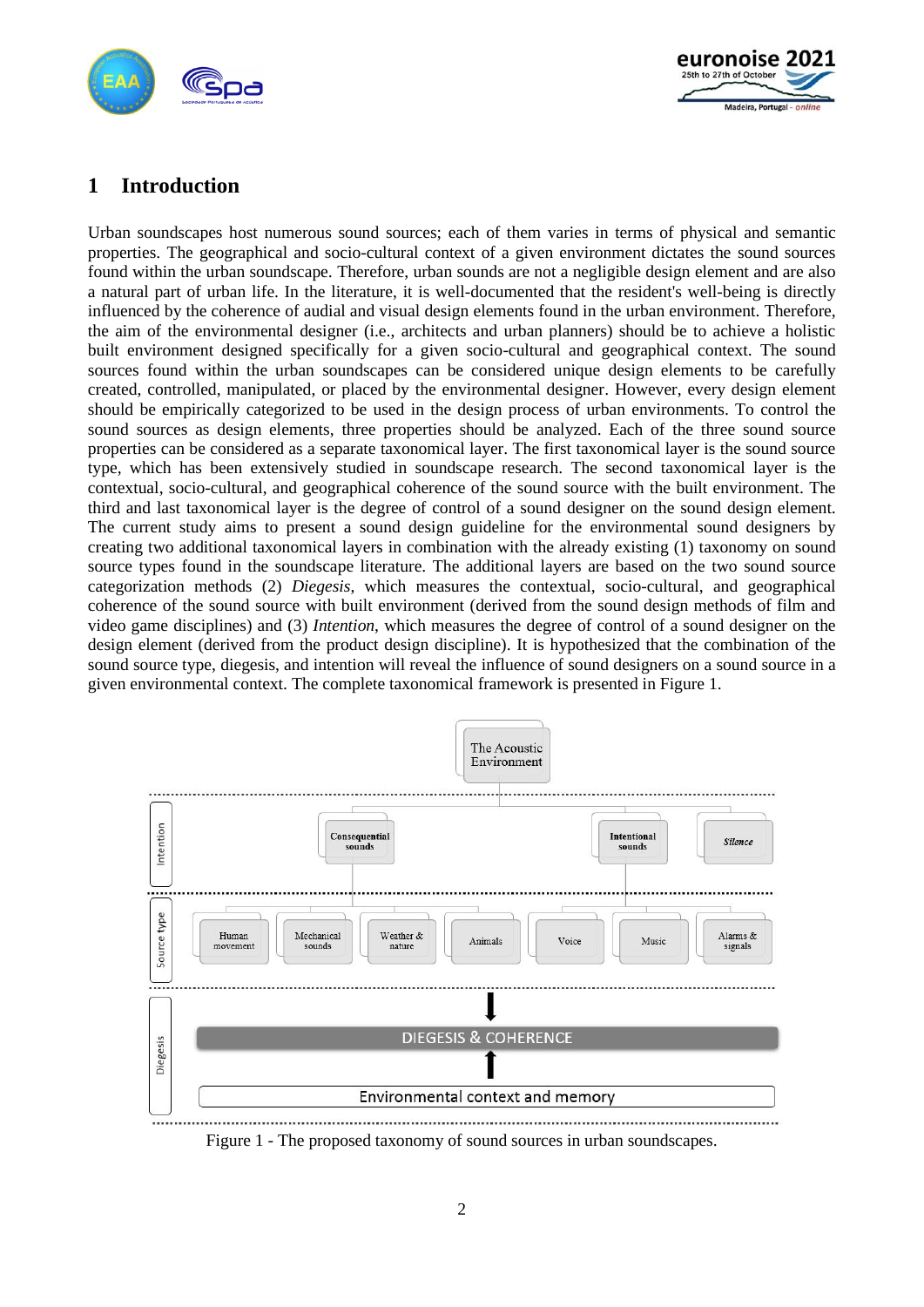

In recent years, the first taxonomical layer, sound source types, has been substantial research interest in urban environments. There are many tools to be used for the categorization of sound sources; however, the most commonly used method in the soundscape literature is the semantic differential method in combination with factor analysis to reveal the principal dimensions or cluster analysis for identifying groups of similar sounds in terms of the attribute scales [1]. Most of these taxonomical frameworks were based on the studies of Schafer [2]. Environmental sounds were investigated under various categories in different studies found in the literature. Bones *et al.* explored the formation of categories for a set of everyday sounds that are found in the soundscape literature [1]. Moreover, the sound taxonomy of indoor sound environments was also investigated [3,4]. Additionally, Niessen *et al.* [5] linguistically investigated different types of sound source classifications from various disciplines and suggested explicitly stating the type of categorization applied. More recently, International Standards Organization published a taxonomy of the acoustic environment for soundscape studies [6]. In this study, the proposed taxonomical framework is based on the taxonomy of sound sources in soundscapes presented in ISO/TS 12913-2:2018 [6].

The second taxonomical layer, *diegesis*, is based on the diegetic/non-diegetic sound categorization interpreted from the film and video game theory. Diegesis is the narrative Spatio-temporal world described in a film. Anything within that filmic world is called diegetic, and anything outside of the filmic world is non-diegetic, including sound sources [7]. Diegesis is a well-balanced combination of preference, experience, and memory [8]. Similarly, the functional, geographical, and socio-cultural context of a built environment can be considered it's narrative. Every sound event within the functional, geographical, and socio-cultural context can be referred to as diegetic. In contrast, every sound event that happens outside of that context can be referred to as non-diegetic. Environmental sound designers should consider diverse sound sources and environmental factors to produce a proper diegesis for a specific environment. It should be noted that diegesis depends on both the users' and the designer's preferences; hence, the diegesis values of any given sound source should be collected as empirical data as a function of the environmental context.

The last taxonomical layer, *intention*, measures the degree of control of a sound designer on the design element. Fundamentally, sound design is a technical and artistic profession, and it is the art and practice of creating sounds for a variety of needs. It includes all non-compositional aspects of a movie, a play, a musical performance or recording, computer game software, or any other multimedia product [7]. It usually involves performing and editing pre-created or recorded sound, such as sound effects and dialogue, for the environment. Sound design exists in various disciplines, including filmmaking, television production, video game development, theatre, sound recording and reproduction, live performance, sound art, post-production, radio, and musical instrument development. More recently, sound design has gained increased research interest in industrial product design. It is a new multidisciplinary field with origins in acoustic measurements and product sound quality [9]. In one study, semiotics of product sounds were analyzed, and it was suggested that sound designers are engineers of communication [10]. Spence and Zampini also investigated the sounds of an everyday object, but from a multisensory perspective [11]. They found that the sounds of everyday objects influence users' perception of quality and efficiency. In product sound design, the product-generated sounds are categorized as consequential and intentional sounds [12–14]. The routine operation of a specific product produces consequential sounds. Intentional sounds, on the other hand, are created and controlled by sound designers. Therefore, determining the exact intention value of a given sound source would reveal the possible degree of impact an environmental designer has over a specific sound source.

This study aims to create a holistic design guideline for the environmental sound designer based on an extended sound source taxonomy. The proposed framework incorporates the coherence of a sound source with the environmental context (diegesis) and the degree of impact a designer has over a sound source (intention). Within the scope of the study, the framework was also applied to the sound environment of Kuğulu Park, Ankara, Turkey. The Environmental Sound Design Framework (CLIC), the experimental methods of the listening tests, and the results of the study are explained in the following sections.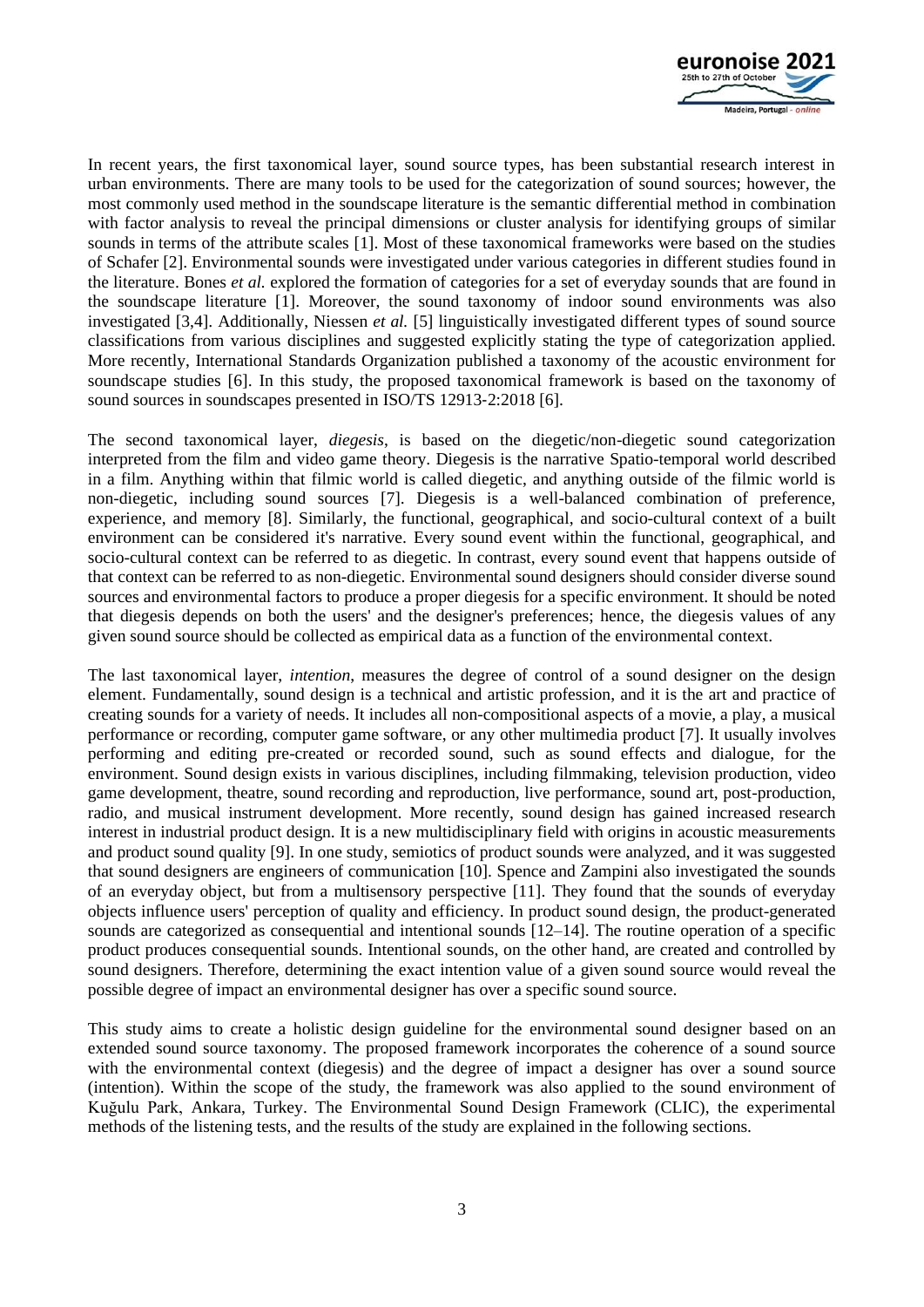

# **2 Environmental sound design framework (CLIC)**

The Environmental Sound Design Framework (Create, Limit, Isolate, and Control) was developed based on the two new sound source categorization methods derived from product sound design and film sound design theories: (1) Diegesis and (2) Intention. As previously mentioned, diegesis is the narrative world presented in a film or videogame. It can be suggested that every sound event is diegetic in the built environment. There is no audience to whom the non-diegetic sounds need to be designed and presented. However, it can also be argued that the context of an environment is strictly tied to its user. Therefore, if the subject is unfamiliar with the functional, geographical, or socio-cultural context of an urban sound environment, the unfamiliar sound events perceived by the residents should be categorized as non-diegetic sound events. Diegesis creates the first axis of the framework. The second sound source categorization method, intention, guide the designer in determining the level of control over sound sources. If a sound source is consequential, the designer will have limited control over it. If the sound source is classified as intentional, it may be possible for the designer to design or select the sound source in its entirety. Intention creates the second axis of the framework. The complete framework is shown in Figure 2.

A sound source can be located at any point on this model. To locate a specific sound source on the framework (Figure 2), intention and diegesis values should be identified. Table 1 shows the corresponding intention values for each action a sound designer can take on a 7-point scale. Furthermore, the diegesis values are determined by collecting empirical data from online listening tests. The methods used for listening tests are presented in the next section. It should be noted that when the same sound source is evaluated for different types of spaces of various functions, its position in the model will also change on the diegesis axis as the context changes. Therefore, the proposed framework differs from other categorization methods found in the literature. The two axes in the framework divide the chart into four distinct areas, which dictates the degree of influence of designers on the specific sound source. The four zones are called the creation zone, limitation zone, isolation zone, and control zone.

| Category       | <b>Action of the designer</b>                                   | <b>Intention value</b> |
|----------------|-----------------------------------------------------------------|------------------------|
| Intentional    | Design from scratch                                             | $+3$                   |
|                | Complete control by the selection of the product                | $+2$                   |
|                | Partial control by planning                                     | $+1$                   |
| <b>Neutral</b> | Silence                                                         | $\Omega$               |
| Consequential  | Partial control by the selection of the product or<br>isolation | -1                     |
|                | Full isolation                                                  | $-2$                   |
|                | Uncontrollable                                                  | $-3$                   |

Table 1 - The corresponding intention values for each action a sound designer can take.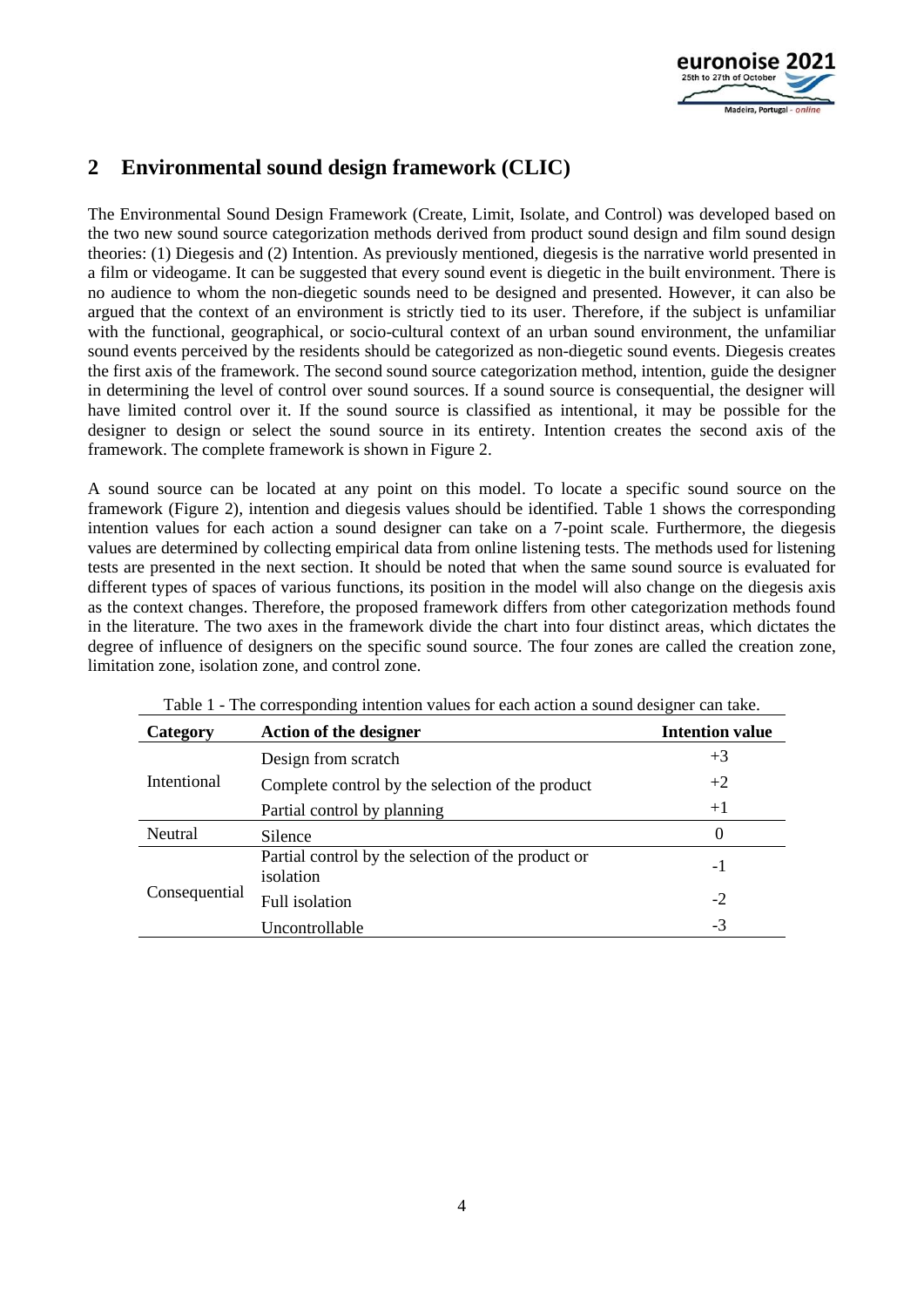



Figure 2 - The context-dependent CLIC (Create, Limit, Isolate, and Control) framework.

The first quarter in the chart is called the limitation zone. These sound sources are non-diegetic and intentional; therefore, the intensity of the sound sources should be limited by the environmental sound designer. Since these sound sources can carry high levels of important information, complete isolation is not suggested. The second quarter in the chart is the isolation zone. To locate a sound source in the isolation zone, it must be consequential and non-diegetic. Therefore, the sound sources located in this zone should be completely isolated by the sound designer. The third quarter in the graph is called the creation zone. For a sound source to be in this zone, it must be diegetic and intentional. In general, these sounds carry essential information. Digital or mechanical sound sources such as elevators, telephones, doorbells, and similar are usually located in this zone. These sound sources can be designed entirely (or selected) by the sound designer in accordance with the context of the space. The last quarter in the model is the control zone. A sound source is located within this area if it is diegetic and consequential. The sound designer has a limited influence on these sound sources. Since the sound sources in this zone are within the context of the space, they do not need to be isolated or limited. However, the sound source can be controlled within certain limits. For instance, footsteps in each space cannot be designed from scratch; however, a designer has limited and indirect control over the footsteps by changing the floor material.

The proposed sound design framework aims to guide environmental sound designers throughout the design process by dictating the degree and type of control they have over the sound sources, based on the sound source and context of the space. As a case study, the sound design framework was tested on the sound environment of Kuğulu Park, Ankara, Turkey. In the next section, the methods and results of the case study are presented.

## **3 Case study: Kuğulu Park, Tunalı Hilmi Avenue (Ankara, Turkey)**

Within the scope of the study, sound sources present in Kuğulu Park were analyzed by using the proposed context dependent CLIC sound design framework. Kuğulu Park is located in Çankaya, Ankara (Turkey). Kuğulu Park is located in the Kavaklıdere district of Ankara. It is a First Degree Natural Protected Area and has an area of 7743 m<sup>2</sup>. The Park was opened in 1958. Although Kuğulu Park is in the city center, where the population density is very high, it attracts more users compared to other parks. In the population census conducted in 2017, it was determined that 6,675 people lived in the Kavaklıdere district where the park is located.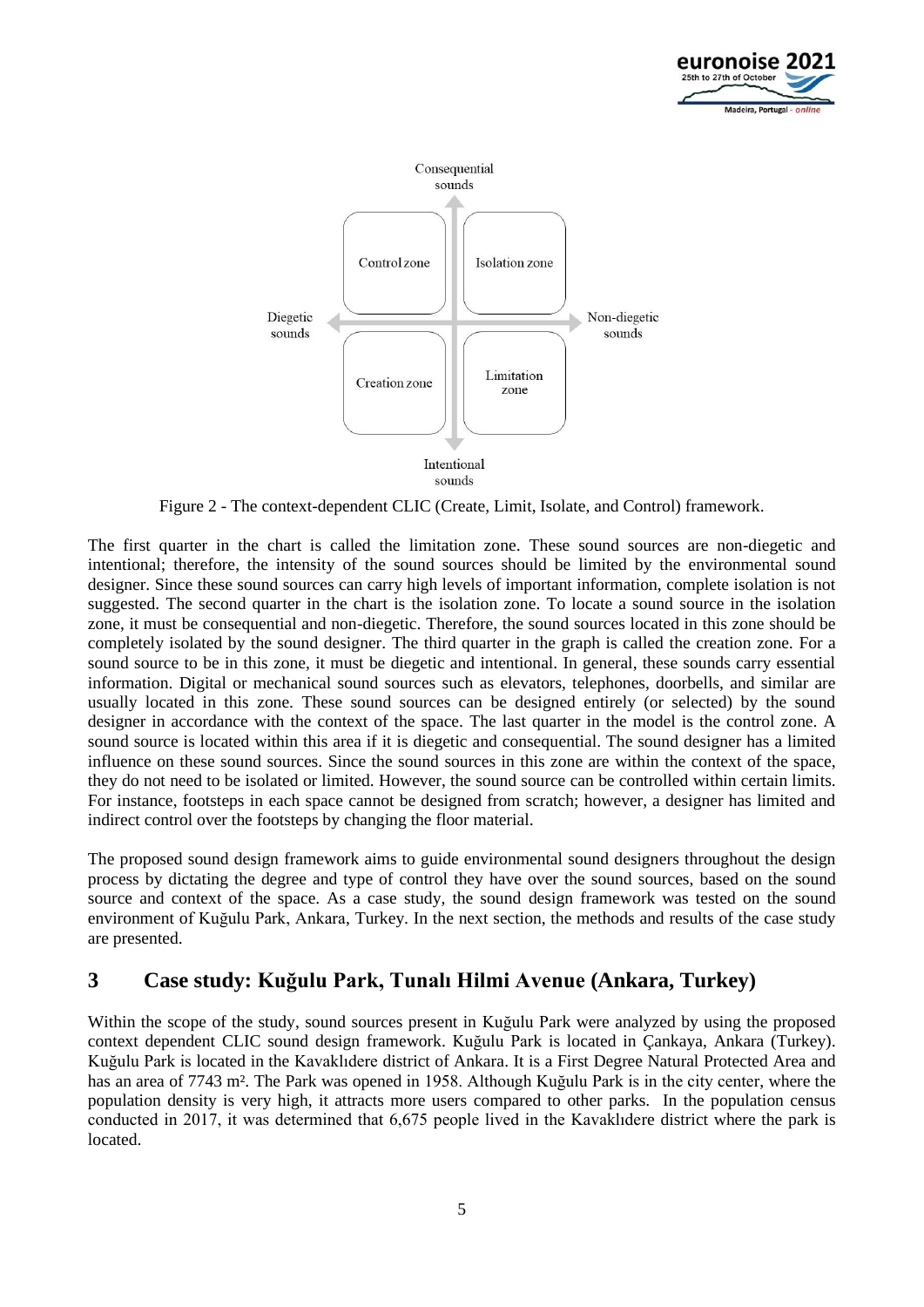

#### **3.1 Methods**

In the first phase of the study, the environmental sounds were recorded during the working hours of the selected environments and when the user population is exceptionally high. The recordings were collected from three different recording positions to access a wide variety of sound sources. Each sound recording session was fifteen minutes long. The environmental sounds were recorded in 96kHz, 24-bit quality with Zoom SGH super-cardioid shotgun type microphone (individual sound source recordings) and Zoom XYH-6 unidirectional X/Y type microphone set 120 degrees recording angle (environmental sound recordings) connected to Zoom H6 hand-held audio recorder. The hand-held sound recorder is fixed on a heightadjustable tripod at the height of 140 cm. The collected sound recordings were monitored and analyzed with the Beyerdynamic DT770 Pro (80 ohms) closed cap isolated headphones connected to a Focusrite 2i2 thirdgeneration audio interface. Each significant and identifiable sound source was time-coded and listed separately (Table 3).

The second phase of the study consisted of a web-based listening test. The aim of the listening tests was to determine the diegesis values for each of the previously identified sound sources. The listening tests were created by using the Web Audio Evaluation Tool [15]. A total of 32 subjects participated in the listening tests. Sound recordings were collected from 3 different zones (in the park, main street and near the pool). In the sound recordings collected from the park, human-induced sounds and nature sounds were more prominent. In the sound recordings collected from the main street, motorized transport sounds and electromechanical sounds were in the foreground. Finally, in the recording taken from the poolside, nature sounds, animal sounds, and human sounds were dominant. These three selected zones have been chosen because of the high human traffic, their frequent use in daily life, and the fact that there is high variability in the types of sound sources. As a result of the analysis of the collected sound recordings, 12 different sound sources were obtained.

Samples of sound sources to be used for listening tests were then selected from the International Affective Digitized Sounds-Extended (IADS-E) [16] database to be approximately 6 seconds long. Twelve auditory stimuli were selected from the International Affective Digitized Sounds - Extended database (IADS-E) [16] for the listening tests. The audio samples were selected according to the sound source lists created by the analysis of on-site audio recordings. The audio samples were sampled at 44.1 kHz and were approximately six seconds long. The participants were expected to listen to the sound events and evaluate each of them on a scale of 0-100 according to their preferences. The results were normalized by Modulus equalization to bring into standard the scale that participants used. The principle of this equalization is that all participants must have evaluated the same set of stimuli. It requires that all participants have evaluated the stimuli an equal number of times and the absence of 0 ratings in evaluating [17]. Their ratings are multiplied by a fixed, constant multiplier to achieve a geometric mean equal to the geometric mean of the group data. The formula for applying modulus equalization to the individual scores is given below (Eq.1).

$$
S_{Eq} = S_I \left( \frac{G_{mean}}{S_{mean}} \right)
$$
 Eq.1

where,  $S_{eq}$  is the equalized score,  $S_I$  is the raw (initial) score,  $G_{mean}$  is the geometric mean of the group data, and *Smean* is the geometric mean of each participant's responses. The normalized diegesis scores were presented in Table 3.

The interaction between the sound sources were statistically analyzed by using the Principal Component Analysis (PCA) in IBM Statistical Package for Social Sciences (SPSS) software version 21. Varimax rotation was applied to the collected experimental data. The sampling adequacy of the data was tested by the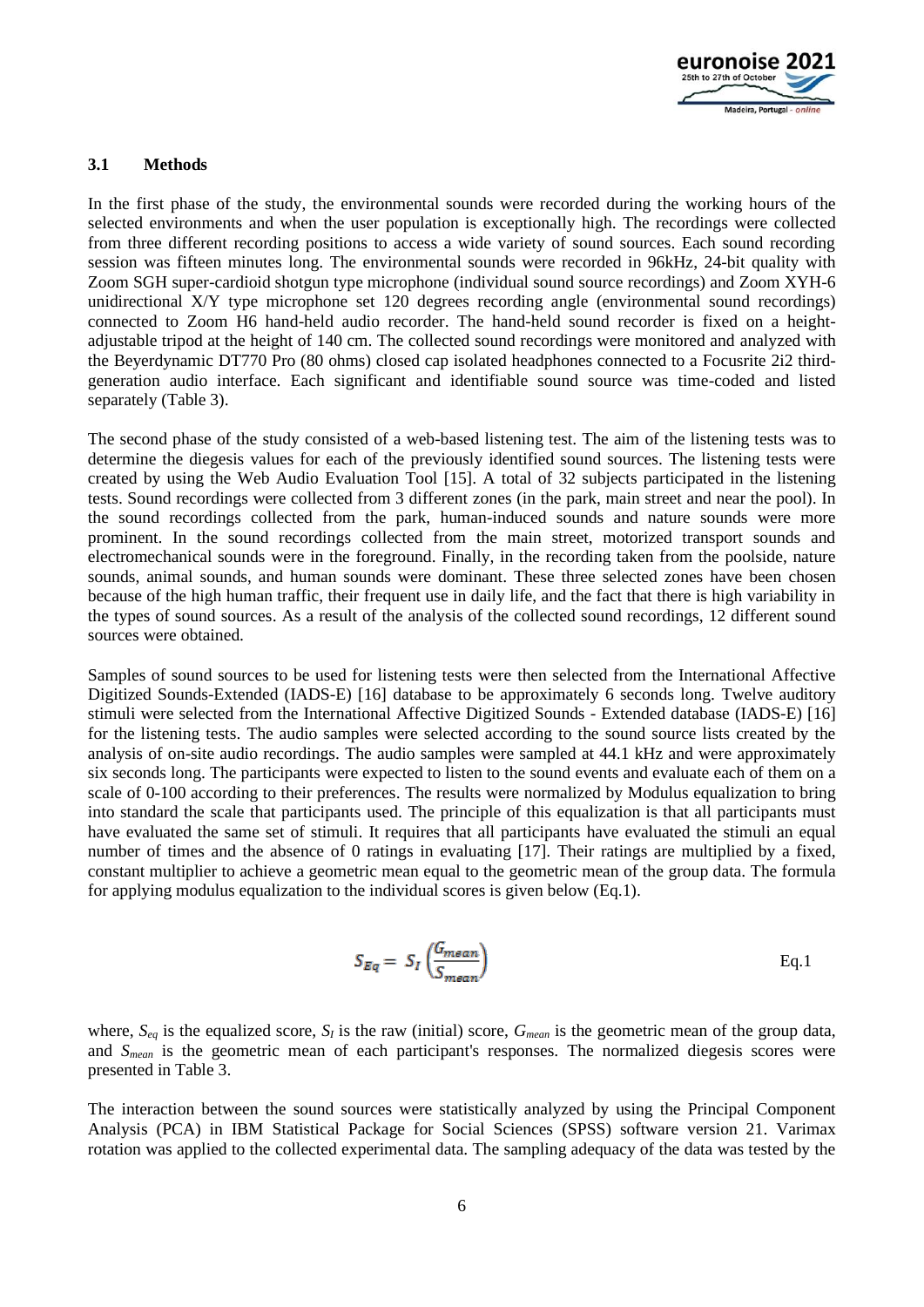

Keiser-Meyer-Olkin measure of sampling adequacy (KMO) and the suitability of data for dimension reduction was tested with Bartlett's test of sphericity [18]. The results of the PCA are presented in the results section.

#### **3.2 Results**

The complete list of identified sound sources in the sound environment and their corresponding intention and diegesis values are presented in Table 3. It should be noted that the diegesis values highly depend on the designer, customer profile, client profile, socio-cultural context, and geography. Therefore, these results solely apply to the environment under investigation. The analysis of audio recordings revealed that the majority of sound sources identified in the sound environment are motorized transport sounds. A total of five motorized transport were identified, two of them being intentional sound sources. Besides the motorized transport sounds, human movement sounds (i.e., footsteps), electromechanical sounds (i.e., construction and cell phone), social/communal sounds (i.e., car alarm), nature sounds (i.e., fountain), and animal sounds (i.e., birds and swans) were also present.

The Kaiser-Meyer-Olkin measure verified the sampling adequacy for the analysis, with a KMO  $= 0.67$ , which is above the acceptable limit of 0.5. Additionally, Bartlett's test of sphericity revealed that the data is suitable for PCA or factor analysis ( $p = 0.00$ ). The PCA was run to obtain eigenvalues for each component in the data. A total of four components had eigenvalues over Kaiser's criterion of 1 and the combination of these four components explained 72.7% of the variance. The largest component was mostly consisted of alarming sounds (car brake, car horn, car alarm, construction), which explained 34.5% of the total variance. The second component was consisted of natural and human sounds (birds, footsteps, and fountain), which explained 15.93% of the total variance. Car and motorcycle engine sounds were in the third component, explaining 12.99 % of the total variance. Lastly, cell-phone sounds were in the fourth component, explaining 9.35% of the total variance. After analyzing of the four components, Component 1 was labelled "alarming sounds". Component 2 was labelled "natural sounds", Component 3 was labelled "mechanical sounds", and lastly, Component 4 was labelled "digital sounds".

| <b>Source type</b>                                | Sub-category        | <b>Sound Sources</b> | <b>Type</b>   | <b>Intention</b> | <b>Diegesis</b> |
|---------------------------------------------------|---------------------|----------------------|---------------|------------------|-----------------|
| Sounds generated by<br>human<br>activity/facility | Motorized transport | Motorcycle           | Consequential | $-2$             | 103.11          |
|                                                   |                     | Car brake            | Consequential | $-1$             | 25.91           |
|                                                   |                     | Car horn             | Intentional   | $+1$             | 1.99            |
|                                                   |                     | Car engine           | Consequential | $-1$             | 512.20          |
|                                                   |                     | Ambulance            | Intentional   | $+1$             | 33.78           |
|                                                   | Human movement      | Footsteps            | Consequential | $-1$             | 250.31          |
|                                                   | Electromechanical   | Construction         | Consequential | $-2$             | 7.57            |
|                                                   |                     | Cell phone           | Intentional   | $+2$             | 148.54          |
|                                                   | Social & communal   | Car alarm            | Intentional   | $+1$             | 8.23            |
| Sounds not generated                              | Nature              | Fountain             | Intentional   | $+3$             | 2949.44         |
| by human activity                                 | Animals             | <b>Birds</b>         | Intentional   | $+2$             | 4202.18         |
|                                                   |                     | Swan                 | Intentional   | $+2$             | 229.91          |

Table 3 - The list of sound sources identified in the recording of the case study and their corresponding intention and diegesis values.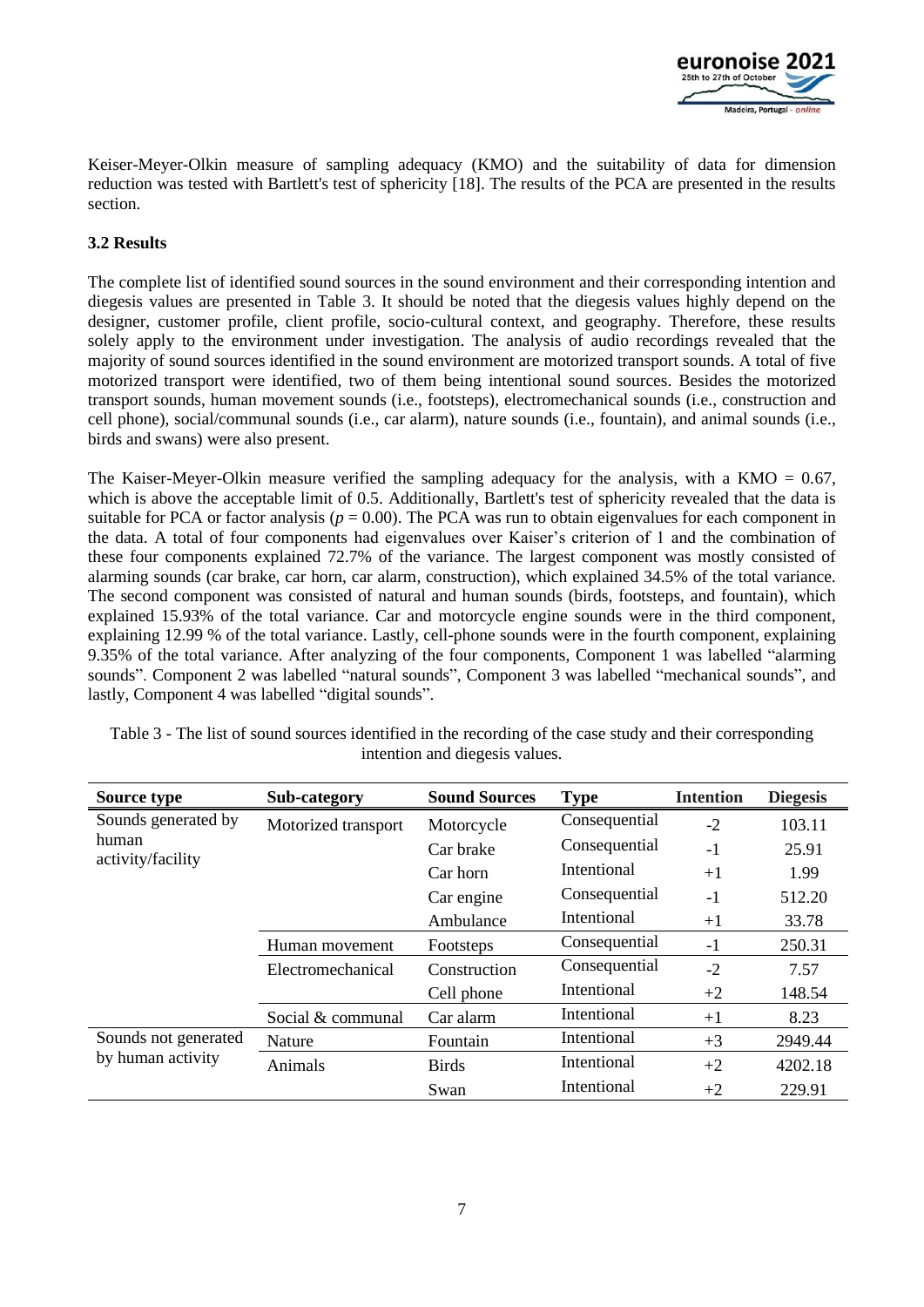

In the last phase of the analysis, the sound sources identified in the previous phase were placed on the corresponding locations in the CLIC framework, based on their intention and diegesis values presented in Table 2. The finalized design guideline is also presented in Figure 3. The analysis of the sound sources located in the creation zone (diegetic and intentional) of design guideline revealed that the sound sources related to Component 2 (natural sounds) of the PCA, which are bird, swan, and water sounds (pool/fountain sounds), are highly expected and anticipated in the area. The environmental sound designer of the area should create a suitable environment that mimics a natural habitat, which should host animal life to potentially increase the restorative properties of the environment. Additionally, the sound sources located in the creation zone revealed an interesting finding, as well: the users preferred the sound sources related to Component 4 (digital sounds) of the PCA, (i.e., cell phone sounds) in the area. It is possible to argue that the users of an urban restorative environment do not prefer complete isolation from the urban community and modern lifestyle. Therefore, a careful balance between the modern lifestyle and restorative properties of a given environment might be an important issue in the design process.

Furthermore, the sound sources related to Component 1 (alarming sounds) of the PCA, which are car horns, car alarms, and ambulance, sounds should be limited (partially isolated) by careful regional planning. The environmental sound designer should also consider controlling the sound sources related to Component 3 (mechanical sounds) of the PCA, which are motorcycle and car engine sounds), as well as the footsteps. Lastly, it is highly advised to completely isolate car brakes and construction sounds, as these sounds were located in the isolation zone of the graph.

Table 4 presents the sound sources categorized depending on the extracted components from the Principal Component Analysis (PCA). It should be noted that all the natural sounds were located in the creation zone; however, the motorized vehicle sounds were scattered between the three remaining zones: limitation zone, isolation zone, and control zone. It was observed that the motorized vehicle sound sources located in the limitation zone carry essential information, especially in case of significant danger. Therefore, these sounds were not suitable for complete isolation. On the other hand, the motorized vehicle sounds located in the control zone were contextually appropriate to the area under investigation. The users expect to hear car and motorcycle engine sounds in the area. These sounds should be kept under control by legal legislation and careful city planning; however, complete isolation of such sounds might significantly decrease the sense of place.

| Creation zone   | Component 2: Natural sounds    | Pool/fountain and birds    |
|-----------------|--------------------------------|----------------------------|
|                 | Component 4: Digital sounds    | Cell-phone                 |
| Limitation zone | Component 1: Alarming sounds   | Car horn, car alarm, and   |
|                 |                                | ambulance                  |
| Control zone    | Component 3: Mechanical sounds | Motorcycle and car engine  |
|                 | Component 2: Natural and human | Footsteps                  |
|                 | sounds                         |                            |
| Isolation zone  | Component 1: Alarming sounds   | Car brake and construction |

Table 4 – The sound sources categorized depending on the extracted components from the Principal Component Analysis (PCA).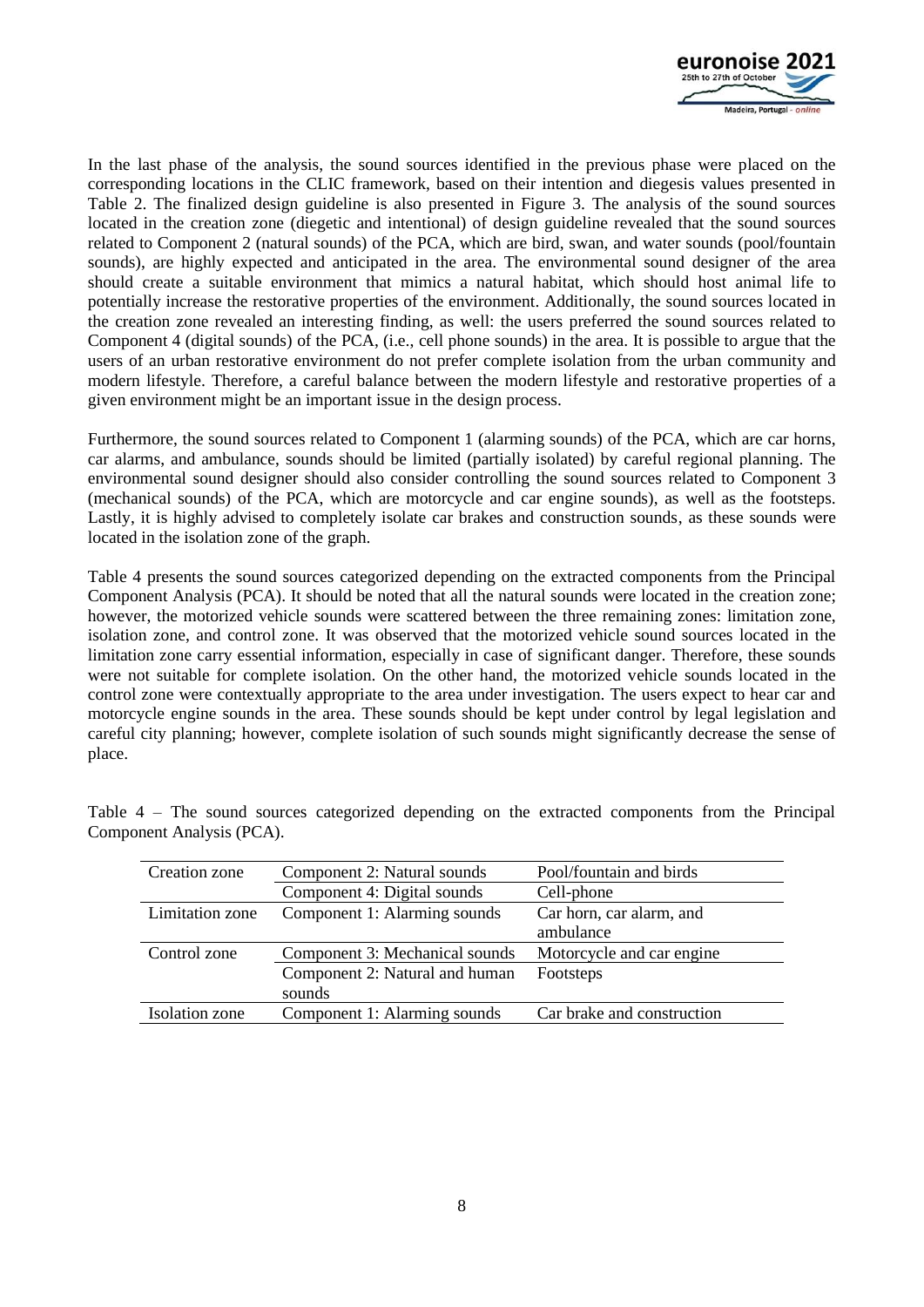



Figure 3 - The sound design guideline of the case study (Kuğulu Park, Ankara, Turkey).

## **4 Conclusions**

In this study, we proposed an interdisciplinary sound source categorization framework for environmental sound design. The proposed framework was then applied in a case study: Kuğulu Park, Ankara, Turkey. The central aspect of the CLIC framework is its dependency on the environmental context. The sound taxonomies found in the previous literature did not take the context into account; hence they did not guide the sound designer throughout the design process. The initial results revealed that the preference of the users based on the context of a given space and the intention of the sound events could guide the environmental sound designers during the design process. In the scope of the ongoing research project, the suggested sound source categorization framework will be tested in different urban and interior environments to collect empirical data on contextual user preferences.

## **Acknowledgments**

Research reported in this publication was supported by Çankaya University under award number MF.20.002. The funders had no role in study design, data collection and analysis, decision to publish, or preparation of the publication.